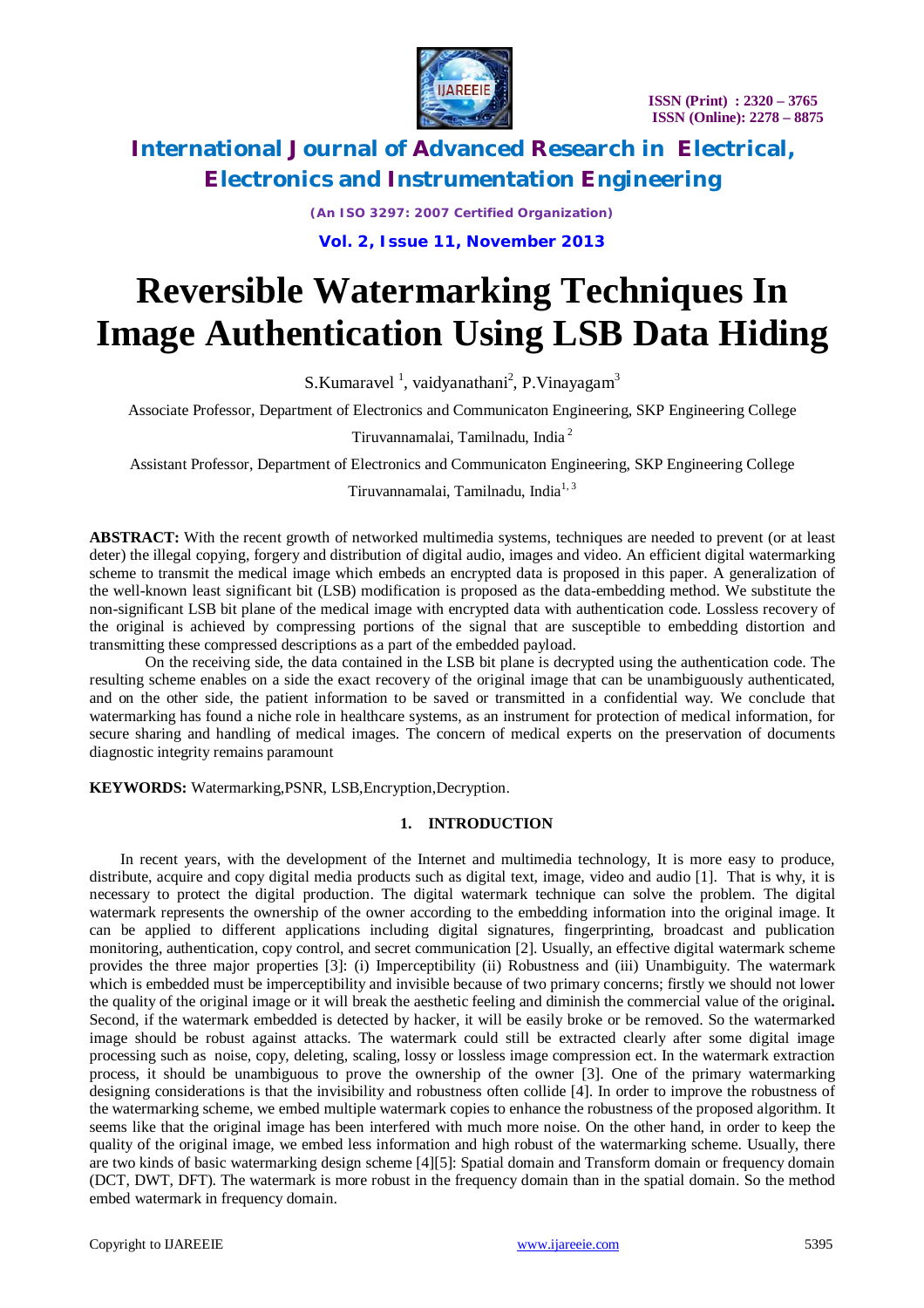

*(An ISO 3297: 2007 Certified Organization)*

### **Vol. 2, Issue 11, November 2013**

There are many researches on grayscale images have been done but robust watermarking scheme for color images is not sufficient. Now color images are dominant most of the parts of applications. Embedding information in color image RGB color channel is highly correlated so it is not suitable for embedding watermark. Some proposed embedding schemes focus on embedding watermarks in the Y component (luminance) in YIQ model. Kutter et al [6] embed the watermark by modifying selected set pixels in the blue channel because of its low sensitivity to human perception. The blue channel is the best choose to JPEG compression among the RGB because of its low sensitivity to human perception. So the hidden watermark is easy to be lost. Main problem of algorithms embedding watermark into red Channel is its very large energy loss. When the RGB true color image is compressed into JEPG, the embedding watermark in the red channel is easy to lost and difficult to extract. Otherwise green channel can endure JEPG compression and the embedded watermark is robust. So our select is Green channel to embed watermark information.

In this paper, a new robust DWT based color image digital watermark embedding and detection algorithm is proposed which embeds a meaningful random real number sequence into low frequency of G component sub-band. The rest of the paper is organized as follows. Section 2 is DWT and Watermark Model Analysis, Section 3 presented Watermark embedding and detection algorithm in detail. Section 4 Described experiments result,and finally section 5the conclusions.

#### **II. DWT AND WATERMARK MODEL ANALYSIS**

The DWT is a hierarchical sub-band system, where the sub bands are logarithmically spread in frequency. The green channel of the color image is extracted and decomposed by three levels DWT and we get the results GLL3 GLH3, GHL3, GHH3 .GLH2, GHL2, GHH2 and GLH1, GHH1, GHL1. The sub-band levels GLH1, GHH1, GHL1 and GLH2, GHL2, GHH2 are the high frequency of the green channel. So if we embed watermark message into such a high component channel, watermark will be too fragile to sustain even slightly image attacks and possibly be removed easily. Embedded watermark information and considered its results of Lena test image in each level of DWT resolutions (levels 1, 2 and 3), we get the PSNR are 40.06 dB, 45.27 dB and 50.01 dB [7]. The degradation of watermarked image embedded in level three is better than the other levels. In the level three GLH3 and GHL3, coefficient values are very small, the visual quality of the host image will be degraded. So it decreases the robustness of the watermark. For this reasons we select the low component channel GLL3 to embed watermark information. The embedded watermark information can be distributed to the whole image after the watermarked image is reconstructed. So the embedded watermark is robust against attack.

| GLL3 GHL3 |  |  |  |  |  |
|-----------|--|--|--|--|--|
|           |  |  |  |  |  |
|           |  |  |  |  |  |
|           |  |  |  |  |  |
|           |  |  |  |  |  |
|           |  |  |  |  |  |

**Figure.1** DWT three level decomposition flow chat of a color image

The original image cover data  $C_0$  as noise like signals and add watermark w to the cover  $C_0$  [8], can be expressed as array  $C_w$  by

$$
C_w = C_0 + w \tag{1}
$$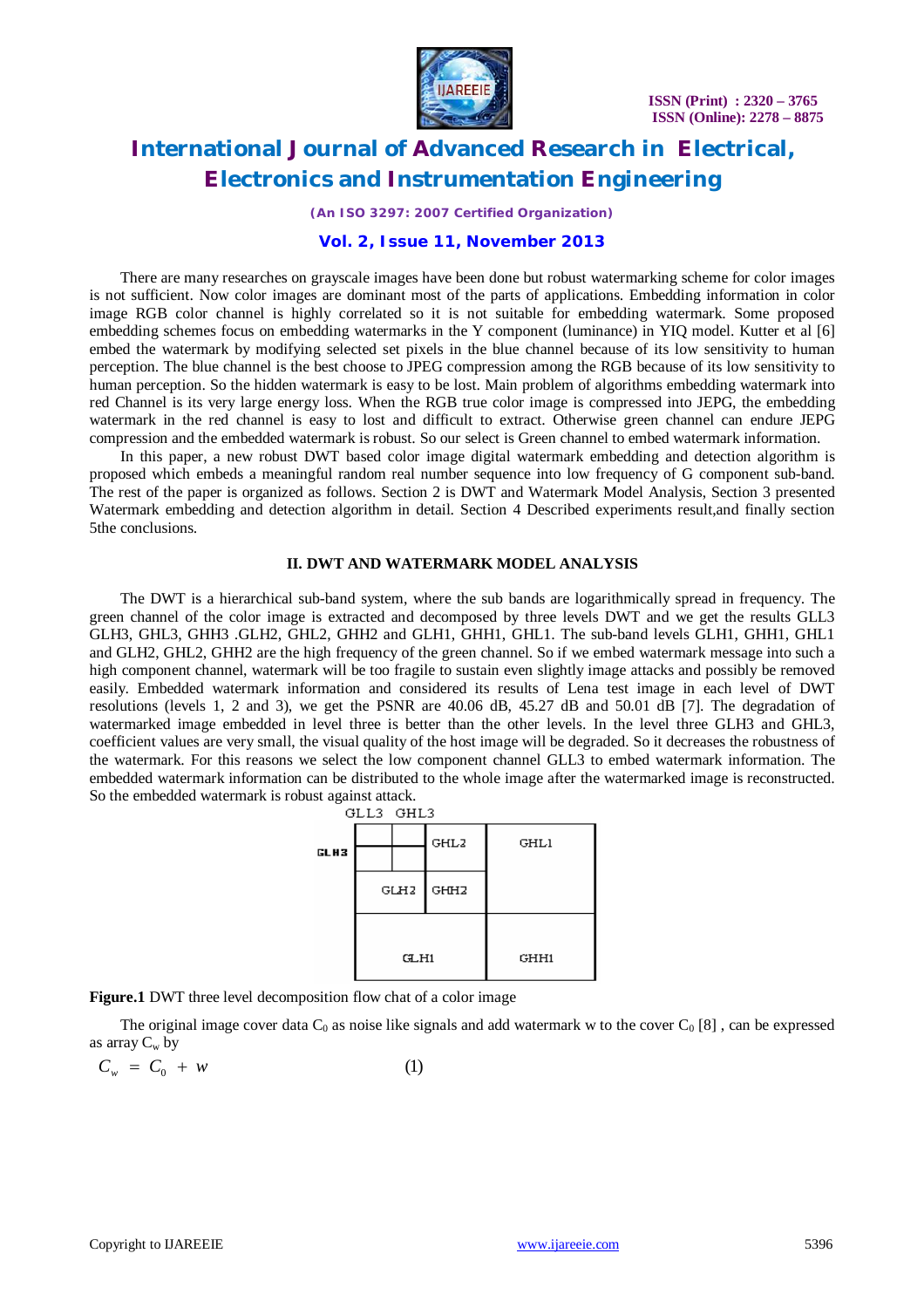

*(An ISO 3297: 2007 Certified Organization)*

### **Vol. 2, Issue 11, November 2013**

#### **III. THE PROPOSED ALGORITHM**

#### *A. WATERMARK EMBEDDING*

The watermark message is a random real number of a sequence of bits embedding into low frequency of G component sub-band GLL3. In our watermark embedding process the watermark is, W=W1,W2,W3,…,Wn. The process of embedding starts with the following steps:

**Step 1** We first use key key1 to generate a random numbers sequence P=P1,P2, P3,...,Pn. Then determine a threshold T. So we can use Eq.(2) to define the watermark sequence.

1, ( ) ( ) .............................(2) -1, ( ) *if P k T W k elseif P k T* 

**Step 2** Suppose the host color image size  $I = M \times N$ . Use G component of RGB color image as carrier of embedding watermarking, then get GLL3 passing through 3 levels DWT into G component.



**Figure.2** Watermark Embedding Algorithm flowchart

**Step 4** The hidden watermark strength is determined by the ratio of the coefficient square values to the mean of subband  $GL<sub>3</sub>$ . The larger the ratio is the larger strength of the hidden watermark can be chosen. The mean energy of the sub-band GLL3 , denote by E ; computed as follows:

$$
E = \frac{1}{N^2} \sum_{x=1}^{N} \sum_{y=1}^{N} C^2 (x, y)
$$
 (3)

 $C(x, y)$  is the coefficient and denote the pixel value at the position  $(x, y)$  in the sub-band GLL3. N is the total number of wavelet sub-band GLL3. We Convert two dimension of  $C<sup>2</sup>(x,y)$  into one dimension sequence than resorted by  $C'(k)=GL_3' (k)$ ,  $K = 1,..., MN/64$ . The length n of sequence  $GL_3 (k)$  is selected to embed watermark. The watermark strength  $\alpha$  is determined by

$$
\alpha = \begin{cases} \alpha_1, if & 3 \leq GLZ_3^2(k)/E \\ \alpha_2, if & 2 \leq GLZ_3^2(k)/E < 3 \\ \alpha_3, if & 1.5 \leq GLZ_3^2(k)/E < 2 \\ \alpha_4, if & GLZ_3^2(k)/E < 1.5 \end{cases}
$$
(4)

**Step 5** Define following rule to embed watermarking

 $GL_{3w}(k) = GL_{3}(k) + \alpha \times W(k) \times |GL_{3}(k)|$  (5)  $GL_{1}$ <sup>(5)</sup> *GLL*, (*k*) is the watermarked low frequency coefficient,  $k =$ 1,2,...,n.  $\alpha$  is threshold to control invisible degree and robustness, where  $\alpha$  >0. Finally, One dimension convert into two dimension after that IDWT is applied to GLL3 resulting is watermarked G component. Then we get watermark color image.

#### *B. WATERMARK EXTRACTION*

**Step 1** Suppose, the green component of the host image denoted by Ig and watermarked image denoted by Ig<sup>\*</sup>. Transform the image Ig and Ig\* from RGB color space and get the G and G\* component.

**Step 2** The G and G\*component are decomposed by three-level DWT to get the low sub-bands GLL3 and GLL3\*. The coefficients GLL3 and GLL3 resorted by size, denoted GLL3(k) and GLL3\*(k).

**Step 3.**The coefficient are compared is given by.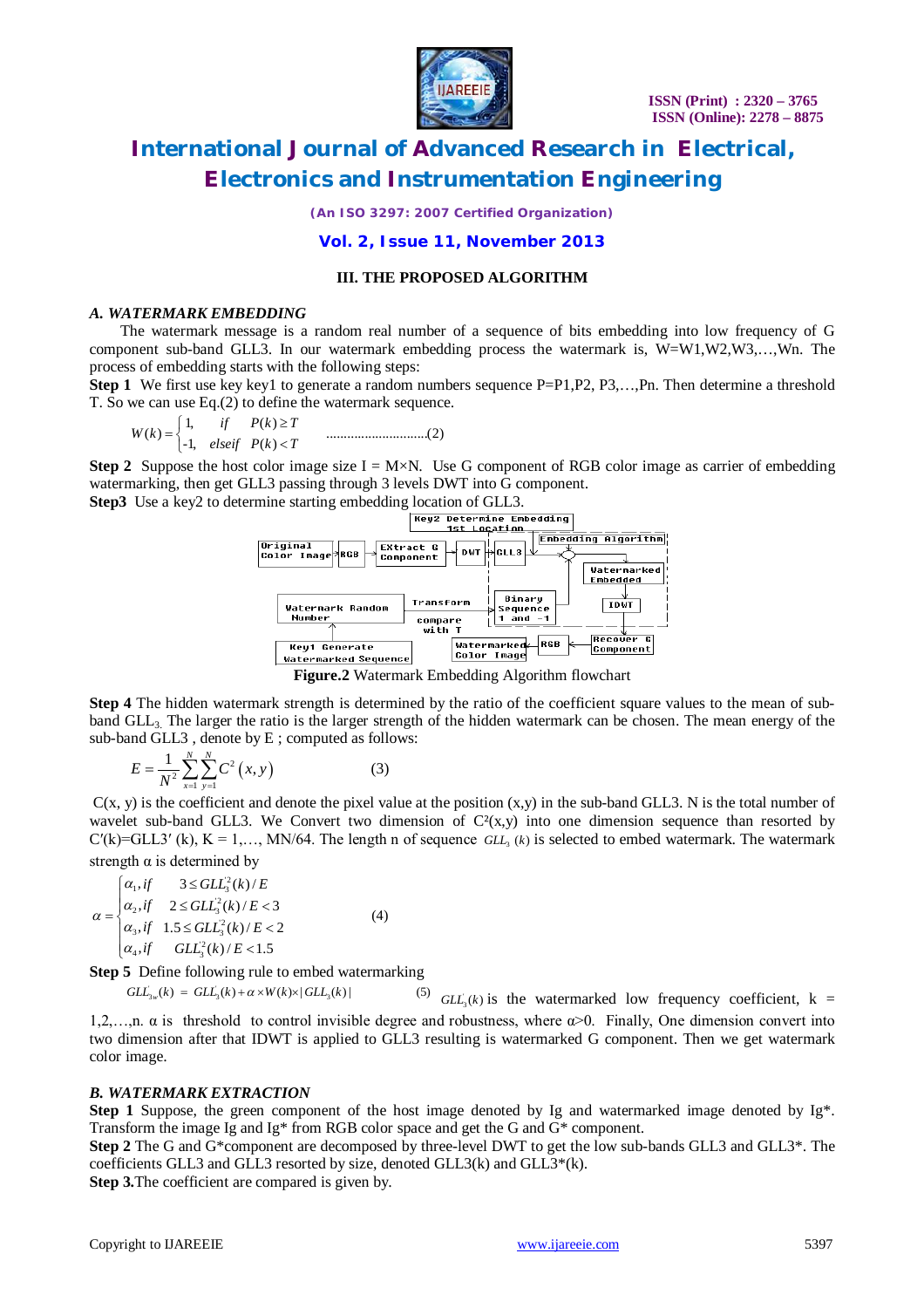

*(An ISO 3297: 2007 Certified Organization)*

### **Vol. 2, Issue 11, November 2013**

 $L_3^*(k) \geq GL_3$ <br>  $L_3^*(k) \leq GL_3$  $(k) =\begin{cases} 1, & if \quad GL_{3}^{*} \ (k) \ge GL_{3} \ (k) \\ -1, & else \text{if} \quad GL_{3}^{*}(k) \le GL_{3}(k) \end{cases}$  (6)  $W(k) = \begin{cases} 1, & \text{if } GLL_3^*(k) \geq GL_3^*(k) \\ -1, & \text{elseif } GL_{3}^*(k) \leq GL_{3}(k) \end{cases}$  $=\begin{cases} 1, & if \quad GL_{3}^{*}(k) \ge 1, \\ -1, & elseif \quad GL_{3}^{*}(k) \le 1 \end{cases}$ 

**Step 4** The watermark is extracted from the watermarked image by the inverse transform of the watermarking embedding process (see Figure 3) During the transmission and distribution process the watermarked message maybe modified so the recover watermark is different from the original one. Set a constant threshold T to determine the sequence bit is 1 or -1.



**Figure.3** Watermark Extraction Algorithm flowchart.

**Step 5** After extracting the watermark, we can compare extracted outcome with the original watermark. Therefore, a similarity measurement of the extracted and the referenced watermarks can be defined by the normalized correlation (Nc) [9]

$$
Nc = \frac{\sum_{x=1}^{n} \sum_{y=1}^{n} W(x, y) \times \sum_{x=1}^{n} \sum_{y=1}^{n} W^{'}(x, y)}{\sum_{x=1}^{n} \sum_{y=1}^{n} W(x, y)^{2}}
$$
(7)

Finally the extracted watermark bit is recovered into a sequence.

The watermarking is a process of embedding an image or data into an image with which the cover image can be transferred or transmitted safely to the other end user. The coding or embedding process is involved in this project. In the result, the cover image and data is embedded using a password authentication. During recovery the cover image is separated from the data for further use

When the output is executed the GUI is shown initially as output. In this page a cover image has to be selected. The cover image is selected using the browse option.

Then the file name of the watermark image is document is selected .before starting the watermarking process a password is required for authentication. The four digit password is given and watermarking process is started.

The original image and the watermarked image is shown in this screen.



**Fig: 1Original & Watermarked Image**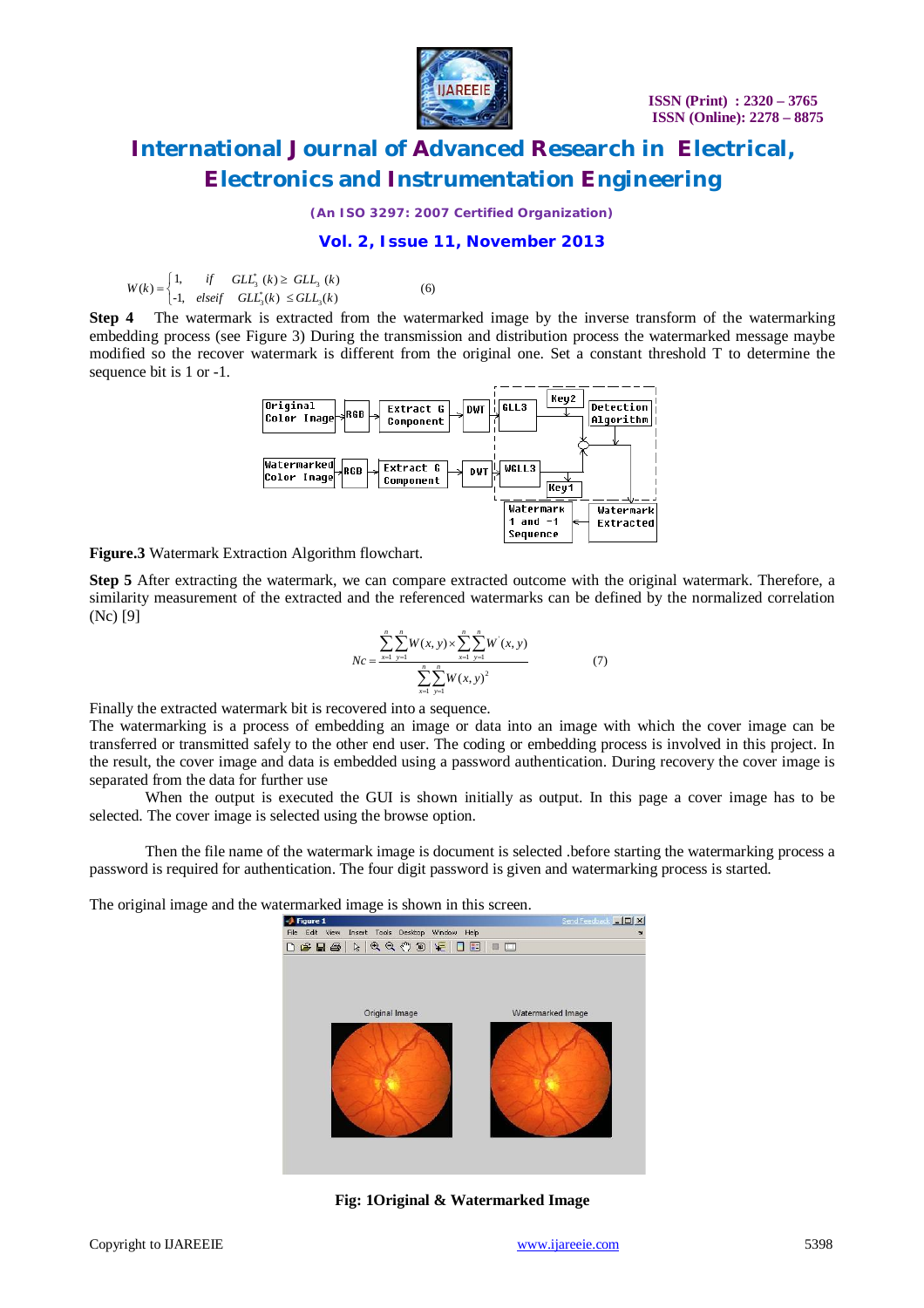

*(An ISO 3297: 2007 Certified Organization)*

## **Vol. 2, Issue 11, November 2013**

When the watermarked content is selected for extraction the password authentication is required



### **Fig: 2 Final Output**

#### **V.CONCLUSION AND FUTURE WORK**

#### *A. CONCLUSION:*

Watermarking technique present a new lossless image authentication framework, this offers computational efficiency, public/private key support and improved tamper-localization accuracy. Wireless communication technology has provided increased opportunity for applications such as military purpose, telemedicine targeting the communication of digital diagnostic images to remote locations for diagnosis and treatment.

The system was verified with valid as well as invalid data in each manner. The system is done with an insight into the necessary modification that may require in future. The proposed framework is flexible and compatible with the existing lossless (reversible) data embedding and fragile image authentication algorithms.

We have demonstrated a specific implementation of the framework using hierarchical image authentication and lossless G-LSB data embedding method. The framework can also be easily implemented using other fragile authentication and lossless data embedding method.

#### *B. FUTURE WORK*

The next goal is to implement this technique for the audio and video files as host image and also as the payload information. This can also be done for ROI segmentation by separating the foreground information from the background information and hiding the foreground information inside the background so that if there is any change in the foreground information it can be reconstructed from the background information. This can also be done for many clients using the public-private key algorithm in cryptography.

The watermarking algorithms can be improved and a better algorithm can be designed with which the data integrity, security, authentication can be improved and the process of watermarking can be efficient and speedy.

The data embedding technique used in this project is LSB insertion which is the famous method widely used. The other techniques has its own advantages and disadvantages and these methods can be used to improve the performance of the data embedding

#### **REFERENCES**

1.Celik M.U., Sharma G, Saber E, and Tekalp A.M (Oct 2001) - "A hierarchical image authentication watermark with improved localization and security," in Proc. IEEE ICIP, Thessaloniki, Greece, pp. 502–505.

2.Celik M.U., Sharma G, Tekalp A.M., and Saber E (Jan 2003), "Localized lossless authentication watermark (LAW)," Proc. SPIE, Vol. 5020, No. 1.